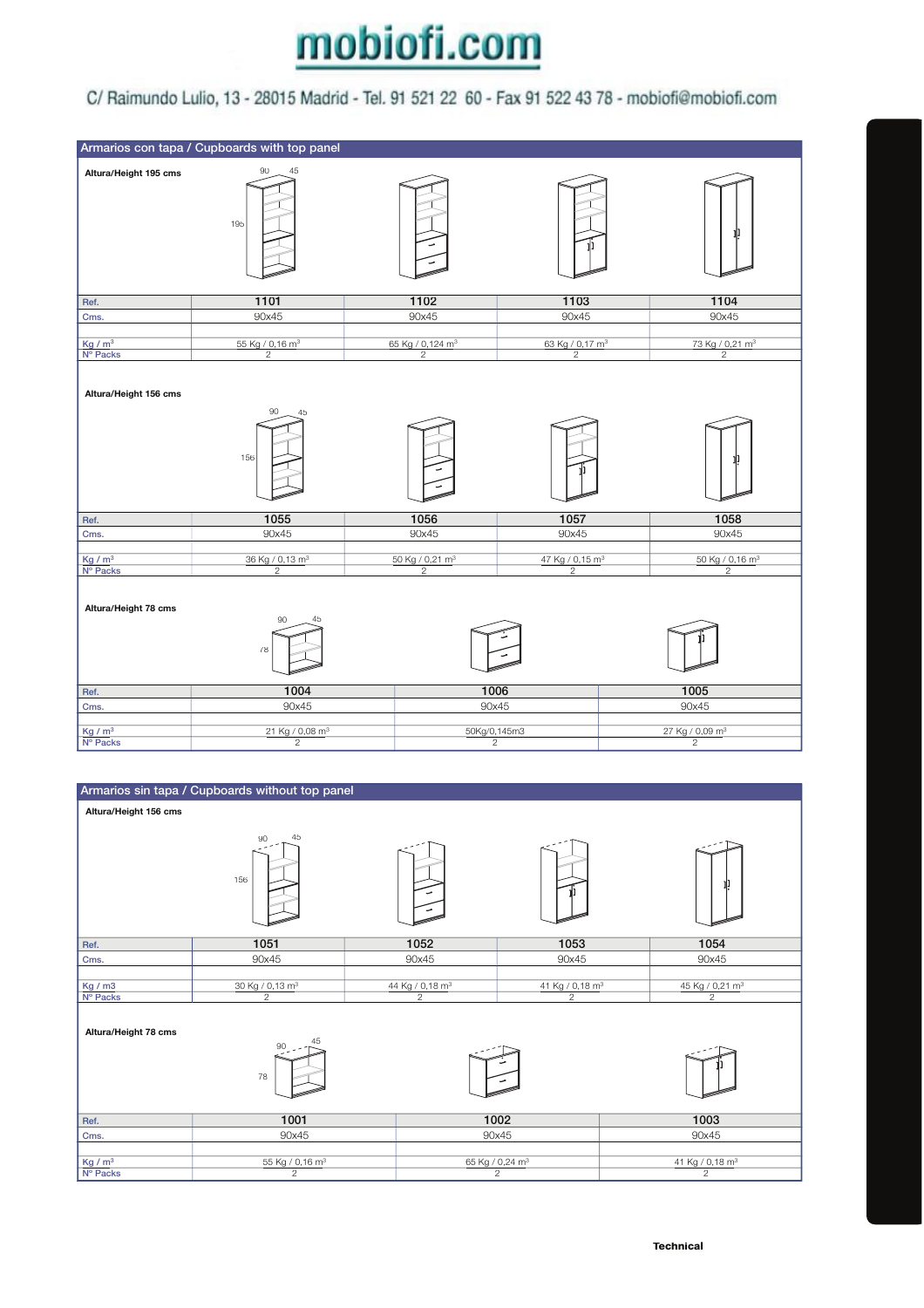## **Store**

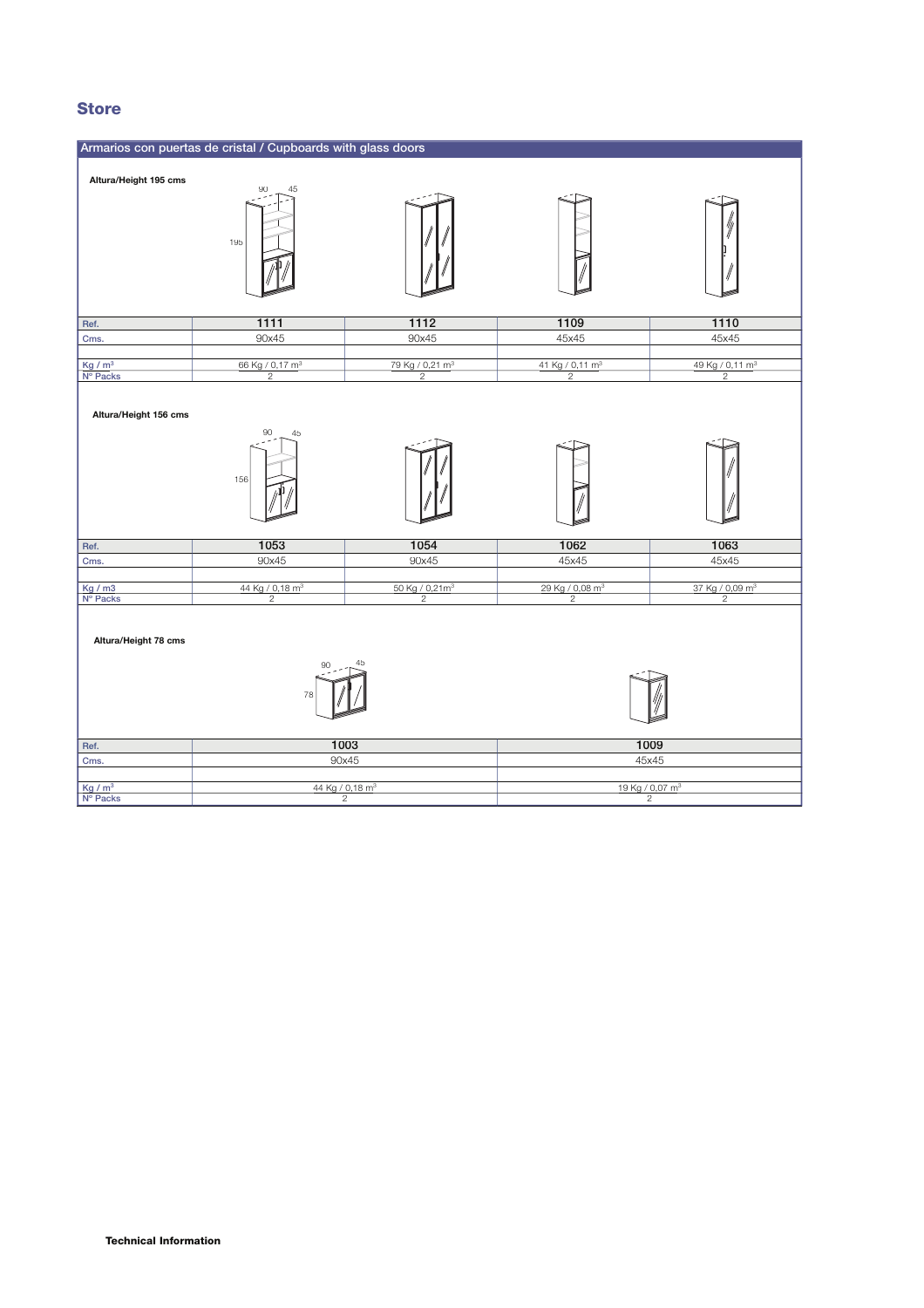## **Store**